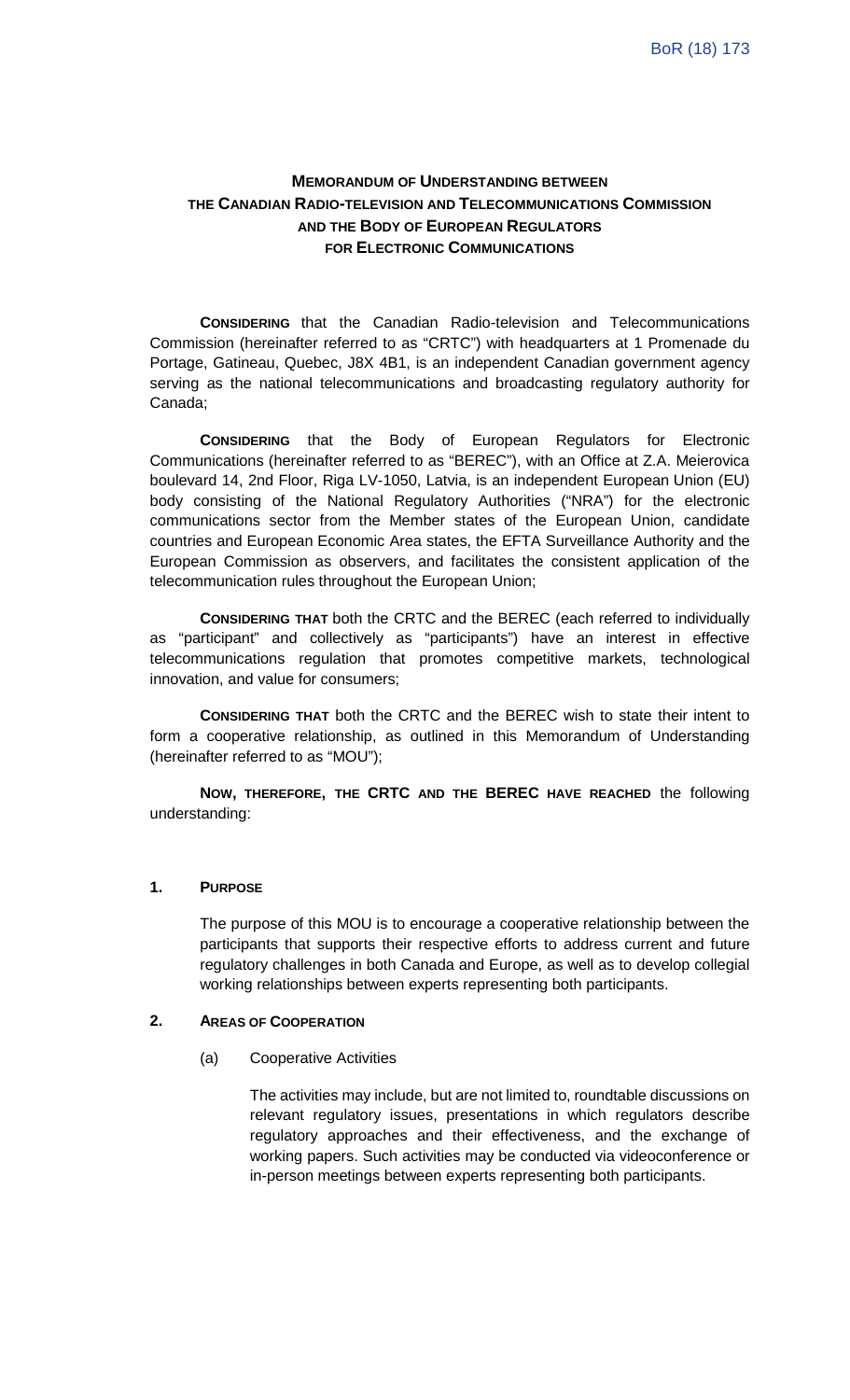### (b) Regulatory Issues

The participants intend to determine by mutual arrangement the regulatory issues to be address through their cooperative relationship and those issues may include, but are not limited to, the issues described in Annex 1.

### **3. MOU IMPLEMENTATION**

(a) Cooperative Activities

The participants intend to make the necessary arrangements to ensure implementation of their cooperative activities, as outlined in this MOU.

(b) Communication

The participants intend to communicate regarding accomplishments related to this MOU.

(c) Rules and Procedures

Each participant intends to operate according to its respective rules and procedures.

**4. COSTS**

The costs for each participant resulting from the implementation of this MOU will be borne by each one of them.

## **5. GENERAL PROVISIONS**

(a) Duration

The participants intend to carry out their cooperative activities for a period of two (2) years following the signature of this MOU by both participants (the "initial period"). After the initial period, the MOU can be extended for a further two (2) years. Either participant may provide advance written notice of its intention to cease cooperative activities under this MOU.

(b) Modification

The participants may modify and/or amend this MOU at any time by mutual written consent.

(c) Communications Regarding MOU

For the purposes of communications or notices with respect to this MOU, the CRTC will be represented by the Chairperson and the BEREC will be represented by its sitting Chair. Both participants may designate other representatives.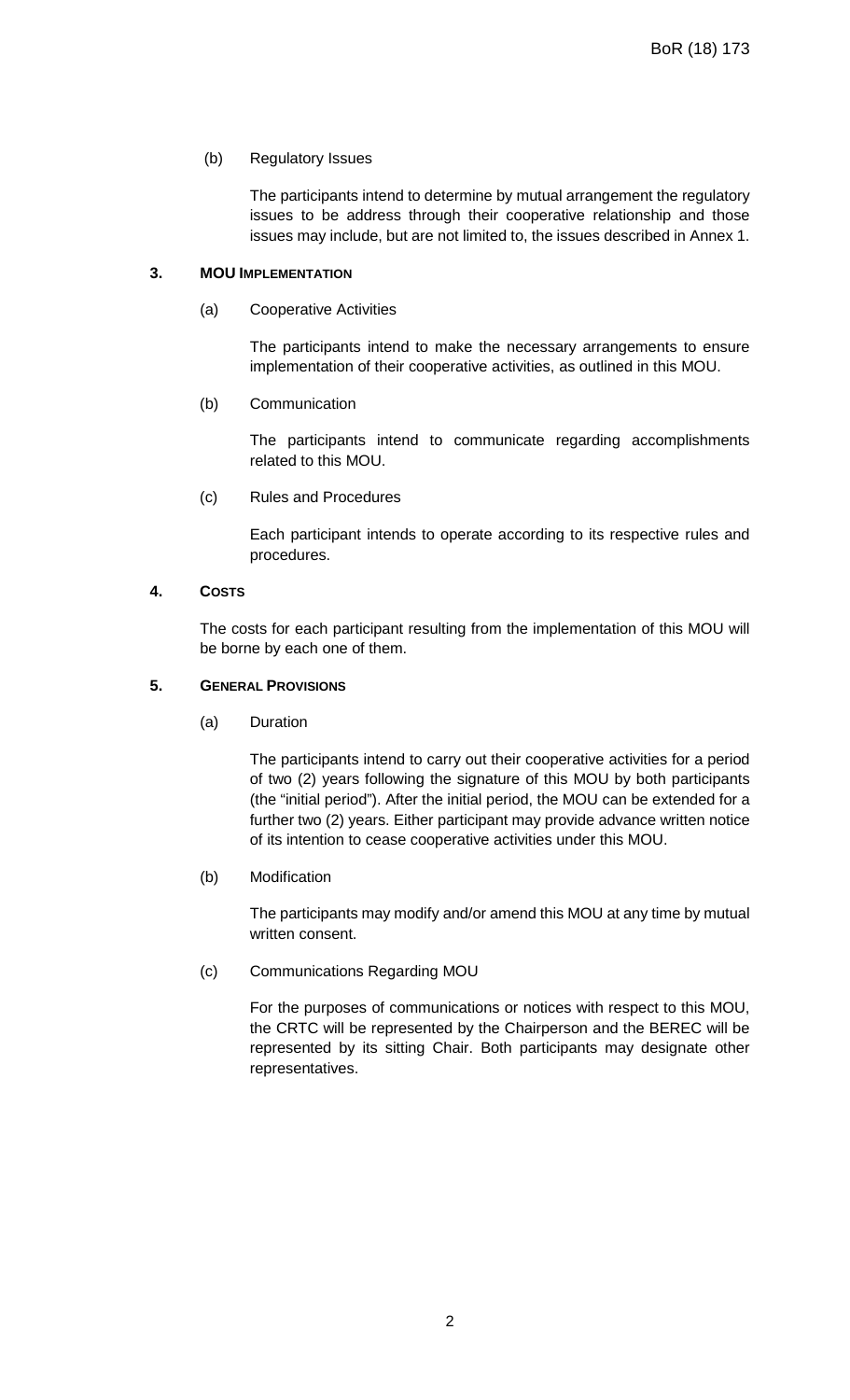### (d) Legal Enforceability

This MOU is not intended to create legal and binding obligations for either participant, but is a statement of the participants' intent to form a cooperative relationship.

### **6. SIGNATURES**

**SIGNED** in duplicate in Portorož, Slovenia, on 4 October 2018, in the English and French languages, each version being equally valid.

**ON BEHALF OF THE CANADIAN RADIO-TELEVISION AND TELECOMMUNICATIONS COMMISSION** **ON BEHALF OF THE BODY OF EUROPEAN REGULATORS FOR ELECTRONIC COMMUNICATIONS**

(S)

(S)

Ian Scott

Chairperson and Chief Executive Officer, Canadian Radio-television and Telecommunications Commission

\_\_\_\_\_\_\_\_\_\_\_\_\_\_\_\_\_\_\_\_\_\_\_\_\_\_\_\_\_\_\_\_

Johannes Gungl Chairman, Body of European Regulators for Electronic Communications (BEREC)

\_\_\_\_\_\_\_\_\_\_\_\_\_\_\_\_\_\_\_\_\_\_\_\_\_\_\_\_\_\_\_\_

**ON BEHALF OF THE OFFICE OF THE BODY OF EUROPEAN REGULATORS FOR ELECTRONIC COMMUNICATIONS**

(S)

László Ignéczi Administrative Manager of the Office of the Body of European Regulators for Electronic Communications (BEREC Office)

\_\_\_\_\_\_\_\_\_\_\_\_\_\_\_\_\_\_\_\_\_\_\_\_\_\_\_\_\_\_\_\_